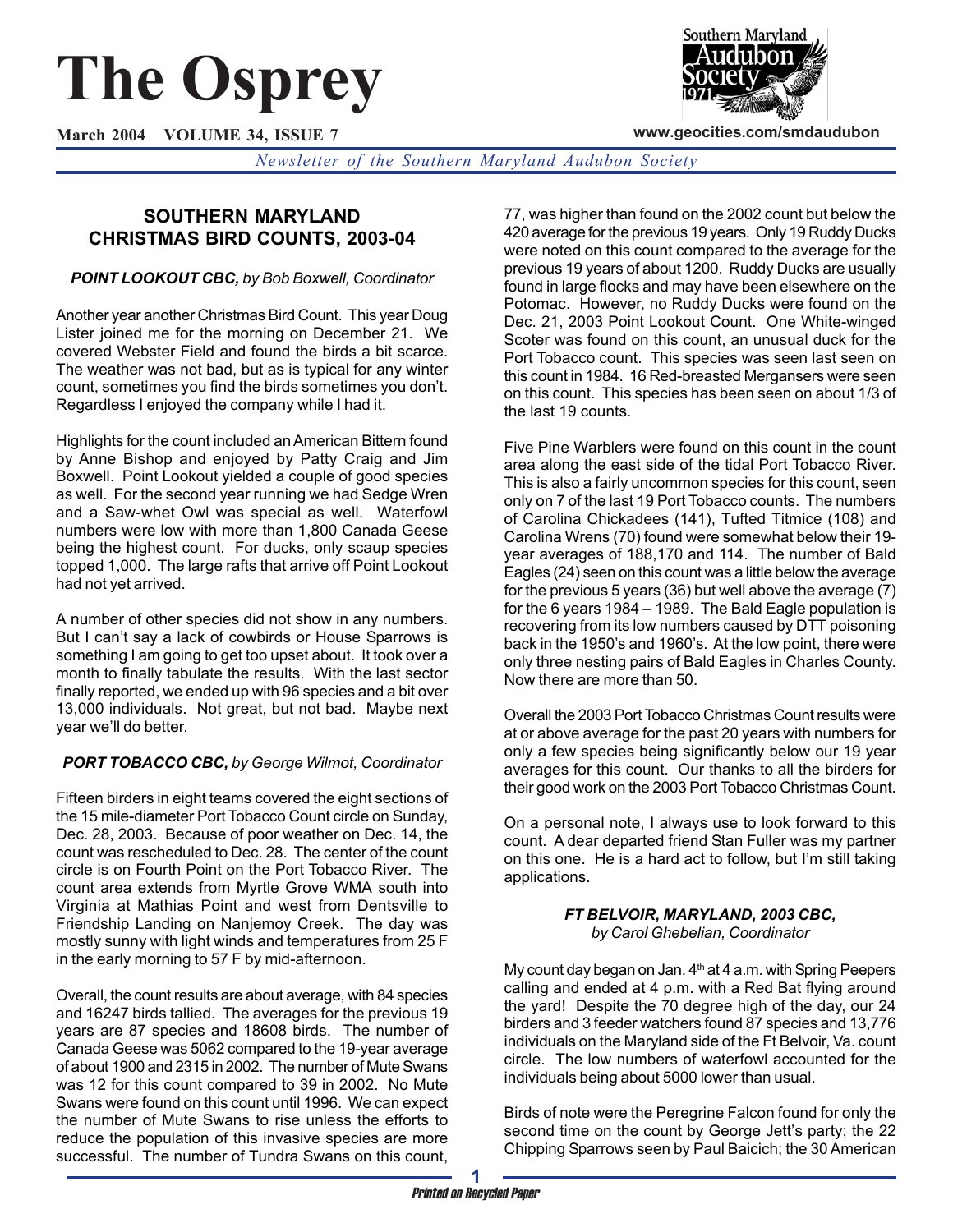Pipits spotted by Jett's party; and the American Tree Sparrow found by David and Daniel Wilmot. Thirty-four Bald Eagles were sighted—22 adults, 12 immature. We were delighted to find 12 Red-headed Woodpeckers in this winter of their unusually high numbers in the area. Eastern Bluebirds were depressingly low—only 43 reported from a high of 160 two years ago. The Carolina Wren population seemed healthy, although numbers were down for Carolina Chickadees, Tufted Titmice, and the two crow species. Northern Bobwhites continue to be missing. We found no winter finches, although the Virginia side reported Pine Siskin.

Thanks again to all the birders for making the day so successful.

#### **PATUXENT RIVER CBC,**

by Doug Lister, Co-Coordinator with Andy Brown

The Ninth Patuxent River CBC (can it really be nine years?) has come and gone with mixed results. At least 13 stalwart people in 8 groups braved difficult spring (excuse me) winter birding conditions – mid 50s to low 70s with a light drizzle in the morning to sunny and light breeze in the afternoon. We put in roughly 43 hours of counting covering 150 miles by car and 20 on foot. All this effort conducted on the balmy 4<sup>th</sup> of January 2004 yielded 94 species and just over 6000 individuals.

All people that reported lamented the same theme of not seeing anything "good" or having a "dismal" count or "not finding easy stuff." I think its all a matter of perspective that will be related shortly. A few notable birds did present themselves: Prairie Warbler from Cove Point (first count record), Short-eared Owl from NAS Pax River (second count record), and Snow Geese flying up the Patuxent River (second count record and count high). Everything else pretty much was out on holiday as the remaining 91 species almost to the bird came in at a nine-year low.

Now for the perspective. I for one had the best count of my nine-year career. Was it because I saw "good" birds or high numbers of the "easy stuff?" No. I too experienced low numbers of both species and individuals. However, I had the extreme privilege of taking my six-year-old son, Gus, out bird watching. Not birding. He explained the difference to me. We were looking for birds and watching those birds once we found them. Our two most memorable experiences involved a Common Snipe and Short-eared Owl.

We were cruising the Pax River airfield and I explained to Gus that we might find owls or snipe. After using my hand to mimic the snipe's flight pattern Gus posted watch searching left and right for any sign of a snipe or owl. After a few minutes an explosive, "I SEE IT!" almost scared me half to death. Sure enough, we had flushed a snipe and Gus watched it fly away. "Great Jobs" were passed back and forth with many a high five, "all right" and slap on the back. For five minutes Gus talked about how HE saw the

bird first, how HE saw the bird fly in a zigzag pattern (using his hand to demonstrate), and how HE was going to tell mommy that he saw a new bird. Did he study the snipe to the minutest detail? No. Did he chase after it to get a better look? No. He was thrilled to see a bird do what I had explained it would do. It was a beautiful experience. But it gets better.

While still congratulating ourselves about the snipe, I saw in the rear view mirror a bird fly behind the truck. I slowly turned the truck around and took what seemed to be a painfully long time to get Gus on a Short-eared Owl standing in a fairly exposed position. We were so close we didn't need binoculars to see the owl's stunning yellow eyes. We experienced a wonderful lesson in camouflage as the owl slinked into a tuft of grass to escape our view. After a few minutes Gus said, "We should leave now so we don't disturb it." Out of the mouths of babes . . . .! I've never been more proud in my life.

I believe a successful bird count depends on what frame of mind one brings to the count and what one ultimately takes away from it. If one were simply counting to rack up the numbers or find the ever-elusive Holy Grail, than yes, this year's count would qualify as dismal since neither one materialized. If, on the other hand, one enters the count with the enthusiasm and excitement of a six year old, and bounces with delight at the sight of a flock of turkey vultures, or a male cardinal perched in a shrub, or the erratic flight of a Common Snipe, or the beauty of a Short-eared Owl then one can truly walk away from a low number count with a feeling of satisfaction, pride and accomplishment. I for one know two people that will remember the 9<sup>th</sup> Patuxent River CBC as a wonderfully successful adventure.

## **WELCOME, NEW MEMBERS**!

Diane Alexander, Dunkirk Julie Allinson, Lusby Terry Andrews, Pr Frederick Randy Bimson, Accokeek Anne Bolster, White Plains A. Buchanan, La Plata John Goldsmith, Bel Alton Marcia Greenberg, St Mary's City Mary Illinski, Clinton Janice Johnson, Leonardtown Melissa/Chris Kallfelz, Lusby Ellis Knox, Solomons Kathleen Logan, Mechanicsville Marcia McBride, Park Hall Deanna Metcalfe, Dunkirk Tonya Miller, Park Hall Pete Mullican, Hughesville Ron Runkles, Mechanicsville Dr. Sheldon Seidel, Dunkirk The Stewarts, Owings Nellie Truedson, Hughesville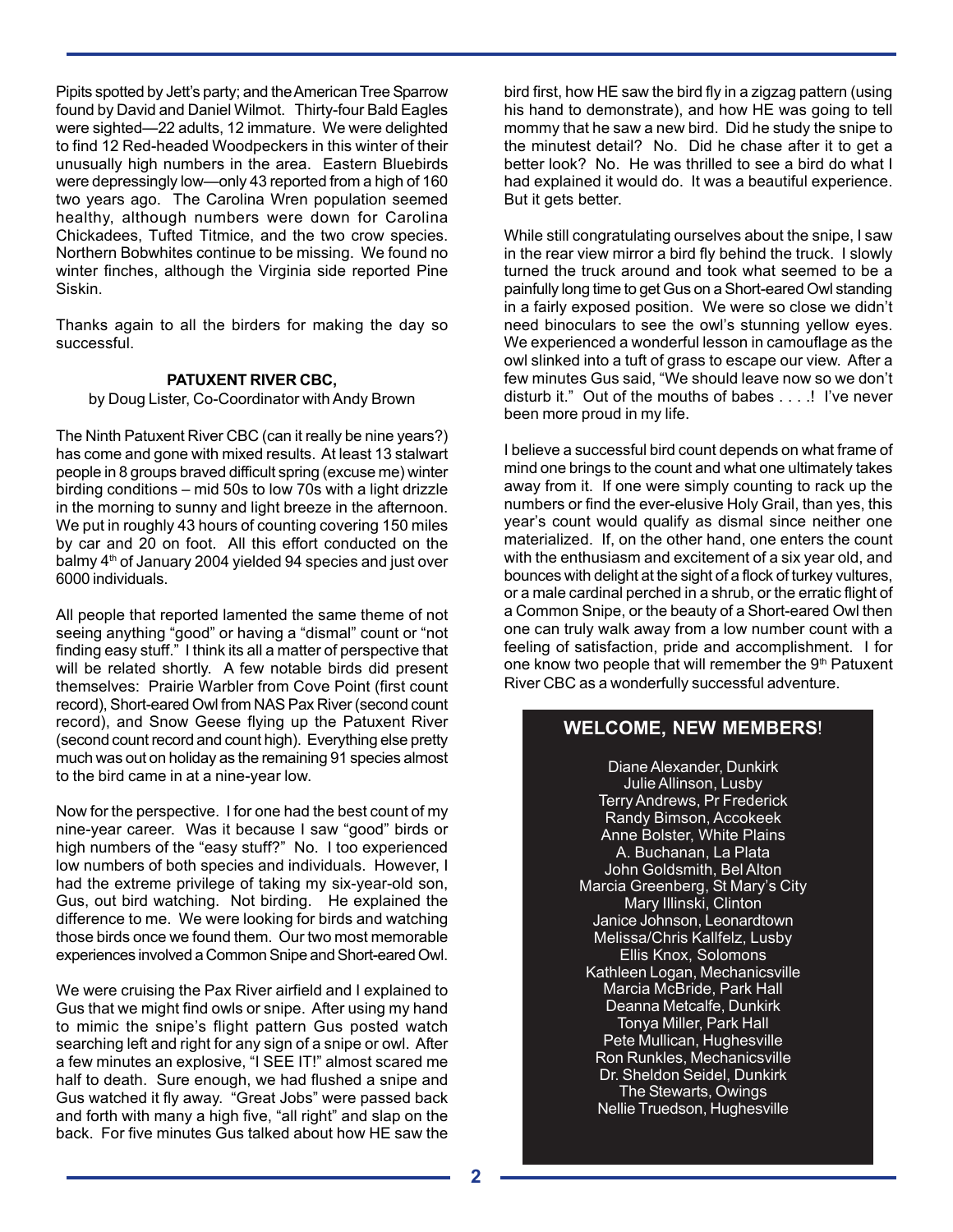## **VOLUNTEERS NEEDED FOR POTOMAC RIVER CLEANUP**

It is again time for our Audubon members to come to the aid of our waterways. The annual Potomac River Cleanup will be on Saturday, April 3, from 9:00 a.m. to noon, rain or shine. Southern Maryland Audubon Society is again sponsoring the cleanup at Marshall Hall Park. The site is located at the western end of Maryland Route 227, approximately five miles from Route 210 at Bryans Road.

Every year, when the volunteers were done, there has been a great improvement in the appearance, safety, and usefulness of the shoreline. The waterfront at Marshall Hall has progressively become less littered owing to the cumulative effect of these yearly cleanups. SMAS members and other community volunteers can be proud that this oneday-a-year effort has helped heal the Potomac River.

Volunteers should come dressed for the weather. Gloves, trash bags, drinks, and snacks will be provided. For more information, contact Site Coordinator, Bob Lukinic, at 301- 283-6317. Remember April 3, and we hope to see you there.

#### **THE AUDUBON CAMP IN MAINE - Summer 2004** *Programs at Hog Island For Adults, Youth, Teachers, and Families*

*Falmouth, Maine, Friday, January 16, 2004* - Since 1936, Hog Island in Midcoast Maine's Muscongus Bay has been a summer sanctuary and learning center for thousands of people from all parts of the country. At one time or another, many of the most noted names in Audubon's history have taught here, including Roger Tory Peterson and Alan Cruikshank. That tradition continues today at the Audubon Camp in Maine, where top instructors engage participants in a schedule of exceptional programs offered throughout the summer. For those who attend, this "Audubon Experience" becomes a treasured lifetime memory.

*Programs for varied interests and ages* - Audubon Camp offers a summer-long schedule of excellent programs. Adult workshops are designed for people who want to expand their knowledge and appreciation of nature in a focused and collegial environment. Programs in bird biology, coastal ecology, field drawing and journals, education, and sea kayaking are suitable for novice and experienced alike.

Every year, Southern Maryland Audubon Society holds fundraising events to raise money for scholarships (or "Camperships") to this and other Audubon camps for one or more Southern Maryland educators. The Camp Scholarships pay the fees to attend camp. The campers must provide their own transportation to the camp location. See the details about how to apply for a scholarship in the notice below.

(For a schedule and more information about the Hog Island programs, contact The Audubon Camp in Maine, Maine Audubon Society, 20 Gilsland Farm Road, Falmouth, ME 04015, (888) 325-5261, http://www.maineaudubon.org/ explore/camp/ . For information about other Audubon Camps, go to www.audubon.org/educate/cw/ )

#### **WANTED: CAMP SCHOLARSHIP APPLICATIONS**

Teachers, naturalists and environmental educators – now is the time to submit your application for a scholarship from Southern Maryland Audubon Society to attend the National Audubon Society's Workshop for Educators.

At the March SMAS board of directors meeting, an applicant will be selected to receive full tuition to attend the summer camp.

The Workshop for Educators will be held from July 11 – 17 on Hog Island, Maine. Transportation is the responsibility of the scholarship applicant. More information may be found on the Maine Audubon website: maineaudubon.org.

An applicant must send a letter requesting the scholarship and describing how the camp experience will enhance his or her knowledge, teaching and outreach. A letter of recommendation from a supervisor or principal also must be sent.

Send applications and letters of recommendation by Monday, March 22, 2004 to:

| Millie Kriemelmeyer   | Phone: 301-372-8766      |
|-----------------------|--------------------------|
| SMAS Education Chair  | Fax: 301-782-7615        |
| 16900 Mattawoman Lane | Email: milliek@radix.net |
| Waldorf MD 20601      |                          |

## **REFORM GROUP FALLS SHORT IN NATIONAL AUDUBON SOCIETY PROXY CHALLENGE**

*By Darrell Whipple, Willapa Hills Audubon Society (Oregon)*

A proxy challenge mounted by a reform group within the National Audubon Society brought some tension to an otherwise business-as-usual Annual Meeting of Members on December 6th, 2003, in Erlanger, Kentucky. Reform advocates, failing to command a majority of the proxies, vowed nevertheless to continue the struggle for reform.

The group of local Audubon chapter leaders from more than 50 chapters across the country calls itself Take Back Audubon (TBA) and aims to "restore a true partnership between the independent Chapters and the National Audubon Society through a real voice in the NAS organization and in all decisions that affect Chapters." TBA leaders claim that the organization pays little heed to chapter concerns. They say they are offended that NAS holds noncompetitive elections for its Board of Directors and that NAS has discontinued sharing some \$1.8 million in member dues with the 500 local chapters.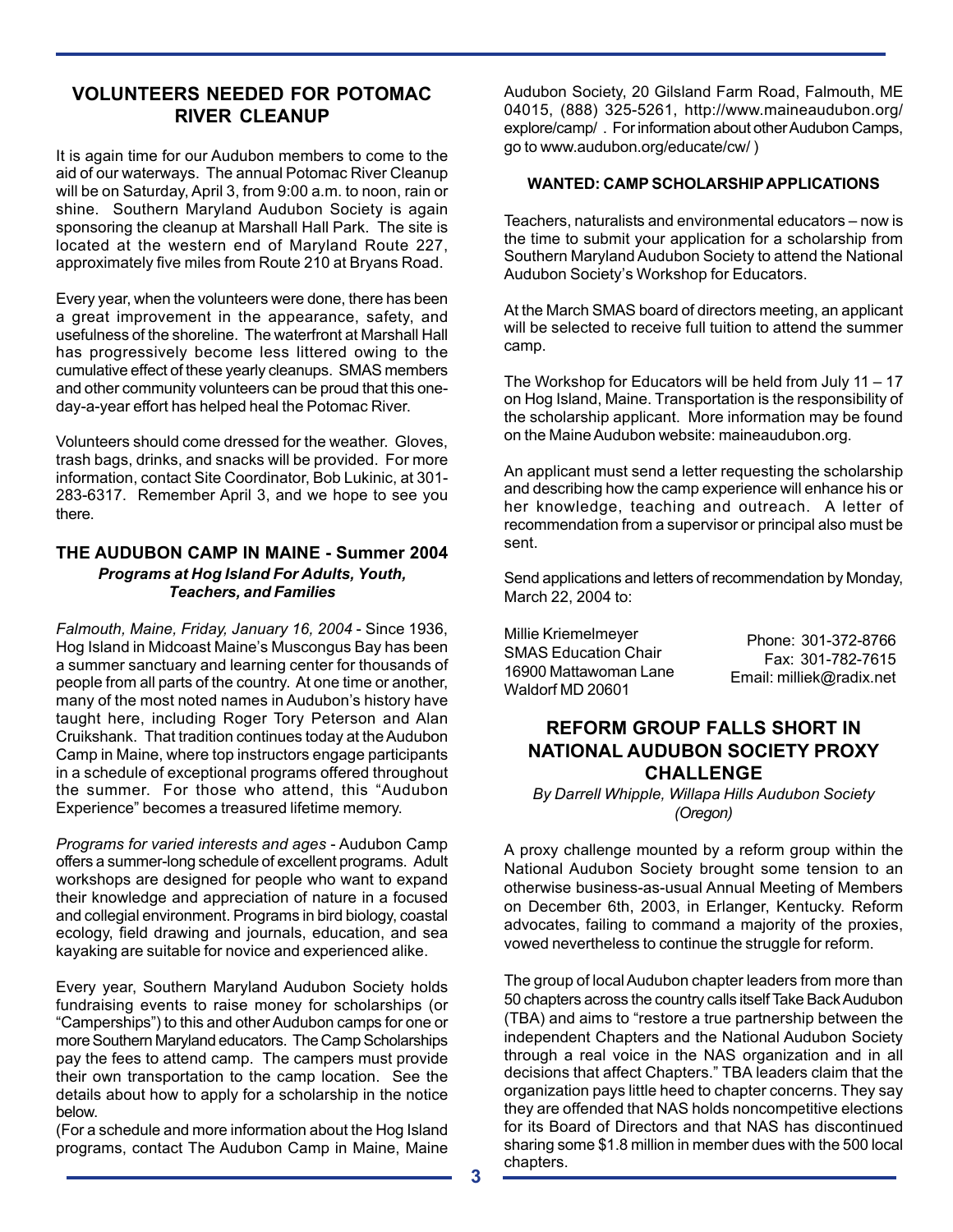The group was represented at the Annual Meeting by Darrel Whipple, Andrew Mason, Marsha Cannon, John Gallagher, and six other members from various chapters. The dissidents appeared with over 3,200 proxies, but in a showdown on TBA's motion to have the meeting governed by Robert's Rules of Order, the newly-appointed Chairman of the Board Carol Browner and CEO John Flicker voted 37,000 proxies against, and the proposal was defeated.

The election of directors to fill 12 positions on the 36-member board followed a similar pattern, with Flicker voting the 37,000 proxies for the Nominating Committee's nine candidates for at-large positions, and with Gallagher voting 3,200 proxies for TBA's slate of nine candidates, but with both camps voting for the same three regionally-nominated representatives. The three new regional directors are Ione Werthman, John Whittle and Steven T. Zimmerman. New at-large directors are Lynn Dolnick, Lloyd Semple and Michael Stolper. Re-elected at-large directors are Leslie Dach, Jack Dempsey, Vivian Johnson, David Walsh, John L. Whitmire, and Alan Wilson.

The TBA leaders later argued for a resolution to reinstate the dues *share* to chapters, a resolution to require competitive elections for the board of directors, and resolutions to provide for initiative measures, congresses of chapters, and "access to basic information."

Chairman Browner asked if these were the same five resolutions the Board of Directors agreed to refer to committees at the September Board meeting in Los Angeles.

Taken aback, Darrel Whipple replied that he had attended the LA meeting but did not learn of any such action by the board. The TBA group then agreed with Carol Browner's suggestion to refer the current versions of the resolutions to the appropriate committees, rather than force an up-ordown proxy vote on each one with no hope of success. The motion for referral, with a guarantee of regular status reports, passed unanimously.

## **NORFOLK BOTANICAL GARDEN HOSTS** *BIRDS & BLOSSOMS FESTIVAL A Weekend for Birders & Naturalists May 6 – 9, 2004*

The 2004 Birds & Blossoms Festival at Norfolk Botanical Garden promises to be a bird and nature-lovers' paradise. The festival, in its fourth year, offers a chance to see more than 260 bird species and this year's featured bird, the Summer Tanager – sure to impress birders of all levels.

Continued on page 5

## **FOSTER PARENTS NEEDED**

*The gift of an osprey adoption becomes part of a special fund for the support of osprey research and raptor conservation projects in Southern Maryland. The foster parent receives:*

- 1) A certificate of adoption of an osprey fledgling banded with a numbered U.S. Fish and Wildlife Service leg band. The certificate gives the location and date the osprey was banded.
- 2) Information on osprey ecology and migration patterns, a 5"x7" photo of a fledgling and information that Steve receives on the whereabouts or fate of the bird.
	- Interested? Here's how to become an Osprey parent. Send \$10.00, with the form, for each fledgling to be adopted to:

# **Southern Maryland Audubon Society P.O. Box 181 Bryan's Road, Maryland 20616**

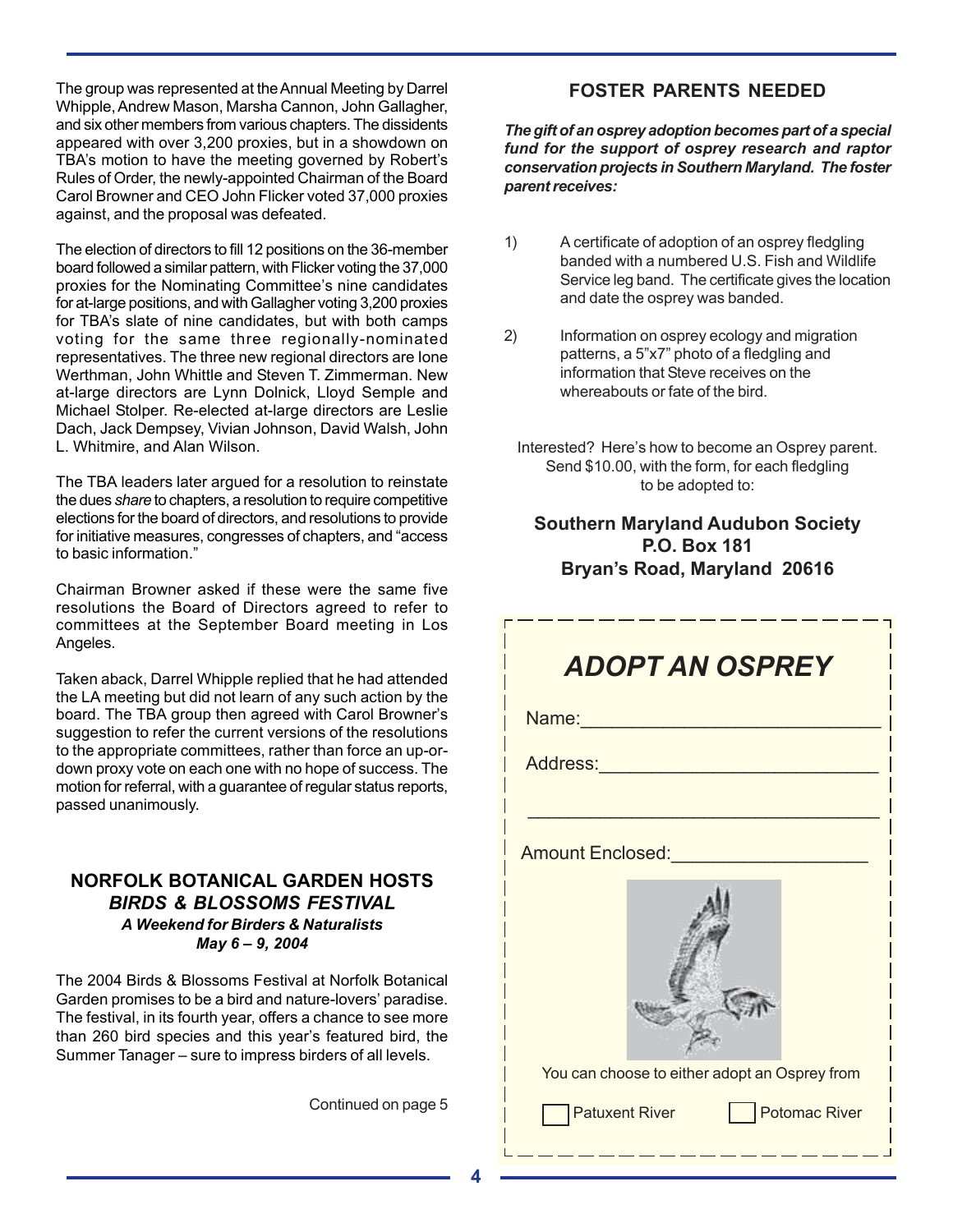Experts will guide you on walking tours, boat tours, owl prowls, trips to the Great Dismal Swamp and islands of the Chesapeake Bay. The entire weekend is filled with exciting opportunities to celebrate the diversity of flowers and wildlife. Don't miss this opportunity to experience the best birding in Virginia!

Visit www.norfolkbotanicalgarden.org to register online or learn more about field trips offered throughout the weekend. Registration is \$40 (receive \$10 off if you register before April 9). For more information or to register by phone call 757-441-5838.

Optional Donation  $\quad$ 

*Norfolk Botanical Garden is located at 6700 Azalea Garden Road, Exit 279 from I-64. Garden hours are 9 am-5 pm daily. Admission is \$6/adults, \$5/seniors, \$4/children (6-16), and children under 5 free. Boat tours are \$3 (Children under 5 free). For more information, contact Norfolk Botanical Garden at (757) 441-5838.*

|                                                                                                                                                                                                                                             | <b>HELP SMAS PROVIDE BINOCULARS</b><br>FOR SCHOOL AND YOUTH ENVIRONMENTAL EDUCATION PROGRAMS<br><b>DONATION FOR BINOCULAR FUND</b> |      |  |                                                                                                                                                                                                                                                            |  |  |
|---------------------------------------------------------------------------------------------------------------------------------------------------------------------------------------------------------------------------------------------|------------------------------------------------------------------------------------------------------------------------------------|------|--|------------------------------------------------------------------------------------------------------------------------------------------------------------------------------------------------------------------------------------------------------------|--|--|
|                                                                                                                                                                                                                                             |                                                                                                                                    |      |  | Your name: <u>New Your name:</u> New Your name: New Your name: New Your name: New Your name: New Your New Your New Your New York New York New York New York New York New York New York New York New York New York New York New York                        |  |  |
|                                                                                                                                                                                                                                             |                                                                                                                                    |      |  | <b>Your address: All and the contract of the contract of the contract of the contract of the contract of the contract of the contract of the contract of the contract of the contract of the contract of the contract of the con</b>                       |  |  |
|                                                                                                                                                                                                                                             | Mail to: Southern Maryland Audubon Society, P.O. Box 181, Bryans Road, Maryland 20616                                              |      |  |                                                                                                                                                                                                                                                            |  |  |
|                                                                                                                                                                                                                                             |                                                                                                                                    |      |  | <b>NEW OR RENEWAL MEMBERSHIP APPLICATION</b>                                                                                                                                                                                                               |  |  |
| $\Box$ Please enroll me as a member of the Audubon Family and the Southern Maryland Audubon Society. I will receive the chapter<br>newsletter, <i>The Osprey</i> , and all my dues will support environmental efforts in Southern Maryland. |                                                                                                                                    |      |  |                                                                                                                                                                                                                                                            |  |  |
| $\Box$                                                                                                                                                                                                                                      | local environmental causes.                                                                                                        |      |  | Please enroll me as a member of the National Audubon Society and the local chapter, the Southern Maryland Audubon Society,<br>at the Introductory Offer. I will receive the Audubon magazine, the chapter newsletter, The Osprey, and support National and |  |  |
|                                                                                                                                                                                                                                             |                                                                                                                                    |      |  | Please renew my membership in the National Audubon Society and the local chapter, the Southern Maryland Audubon Society.                                                                                                                                   |  |  |
|                                                                                                                                                                                                                                             |                                                                                                                                    |      |  |                                                                                                                                                                                                                                                            |  |  |
|                                                                                                                                                                                                                                             |                                                                                                                                    |      |  | <b>Mail to: Southern Maryland Society</b><br><b>Attn: Membership</b>                                                                                                                                                                                       |  |  |
|                                                                                                                                                                                                                                             | City State Zip                                                                                                                     |      |  | <b>P.O.Box 181</b><br><b>Bryans Road, MD 20616</b>                                                                                                                                                                                                         |  |  |
|                                                                                                                                                                                                                                             | <b>Chapter-Only Dues, payable to</b><br><b>Southern Maryland Audubon Society</b>                                                   |      |  | National Dues, payable to National Audubon Society                                                                                                                                                                                                         |  |  |
|                                                                                                                                                                                                                                             | (new/renewal)                                                                                                                      |      |  | Introductory Offer - 1 year<br>\$20                                                                                                                                                                                                                        |  |  |
|                                                                                                                                                                                                                                             | Individual/Family                                                                                                                  | \$20 |  | Introductory Offer – 2 year<br>\$30                                                                                                                                                                                                                        |  |  |
|                                                                                                                                                                                                                                             | $\Box$ Senior/Student                                                                                                              | \$15 |  | $\Box$ Senior/Student<br>\$15                                                                                                                                                                                                                              |  |  |

 $\Box$  Renewal Rate \$35